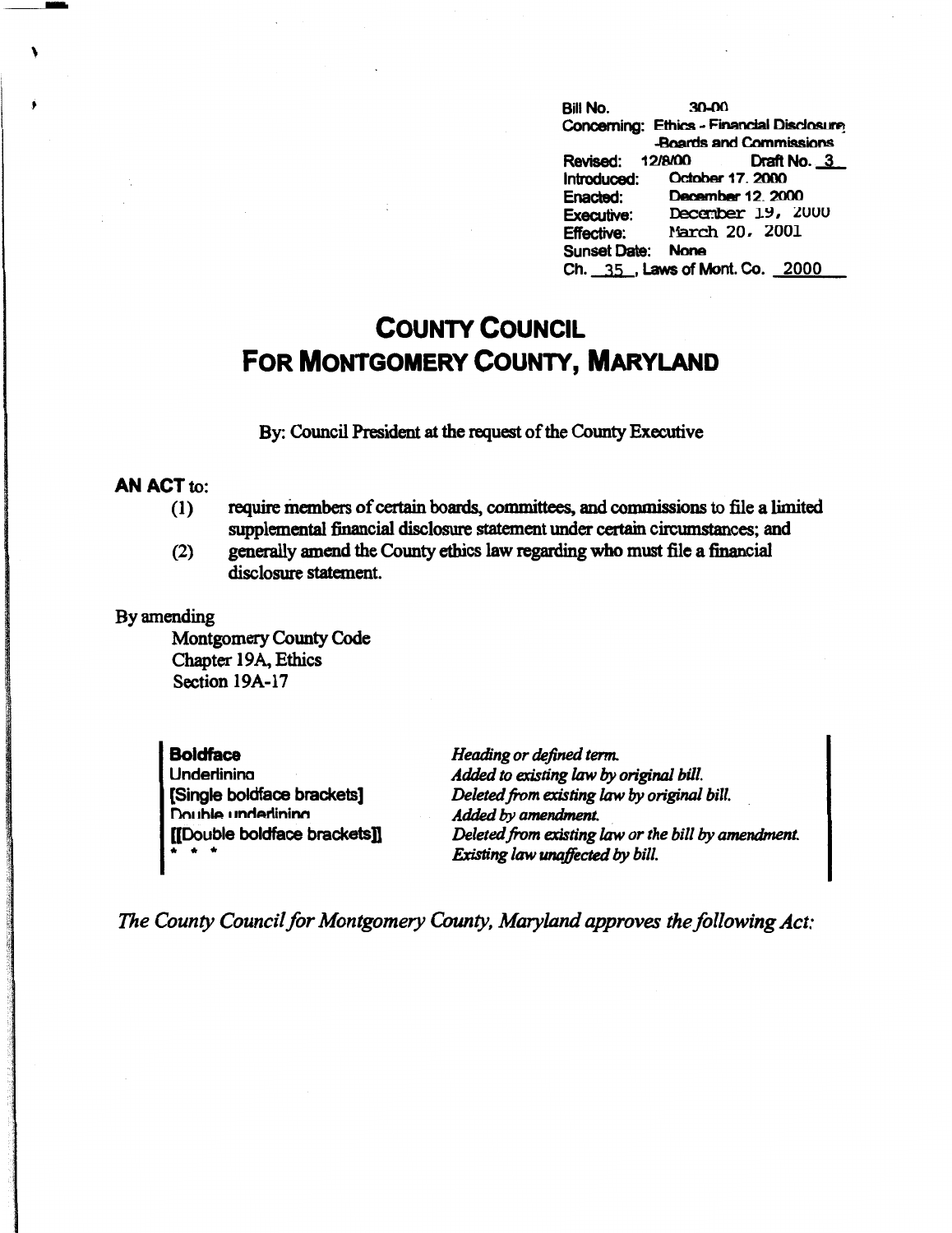$\mathcal{L}$ 

 $\mathcal{L}^{\text{max}}_{\text{max}}$  , where  $\mathcal{L}^{\text{max}}_{\text{max}}$ 

*I* 

 $\mathbf{t}$ 

 $\ddot{\phantom{0}}$ 

| 1  |         |            | Sec 1. Section 19A-17 is amended as follows:                            |
|----|---------|------------|-------------------------------------------------------------------------|
| 2  | 19A-17. |            | Who must file Financial Disclosure Statements.                          |
| 3  | (a)     |            | The following persons must file a public financial disclosure statement |
| 4  |         |            | under oath:                                                             |
| 5  |         |            |                                                                         |
| 6  |         | (5)        | any other public employee in the legislative branch including the       |
| 7  |         |            | County Board of Appeals, and in the Merit System Protection             |
| 8  |         |            | Board, including any person listed in subsection (b), who the           |
| 9  |         |            | Council designates by resolution after finding that filing a public     |
| 10 |         |            | financial disclosure statement will promote trust and confidence        |
| 11 |         |            | in County government; and                                               |
| 12 |         | <u>(6)</u> | the members of a board, commission. committee. or similar body          |
| 13 |         |            | in the Executive branch, or of the Revenue Authority Board of           |
| 14 |         |            | License Commissioners. or Housing Opportunities Commission.             |
| 15 |         |            | which the County Executive designates by regulation issued              |
| 16 |         |            | under Method (2) after finding that filing a limited public             |
| 17 |         |            | financial disclosure statement will promote trust and confidence        |
| 18 |         |            | in County government. The financial disclosure required under           |
| 19 |         |            | this paragraph must be limited to information concerning any            |
| 20 |         |            | economic interest or gift that may create a conflict between the        |
| 21 |         |            | member's personal interests and official duties. The Commission         |
| 22 |         |            | must adopt a regulation specifying the information that must be         |
| 23 |         |            | disclosed. A public employee who files a limited public financial       |
| 24 |         |            | disclosure statement <u>under this</u> paragraph [[may]] must also [[be |
| 25 |         |            | required to]] file a confidential financial disclosure statement if     |
| 26 |         |            | required to do so under subsection (b). A nublic employee need          |